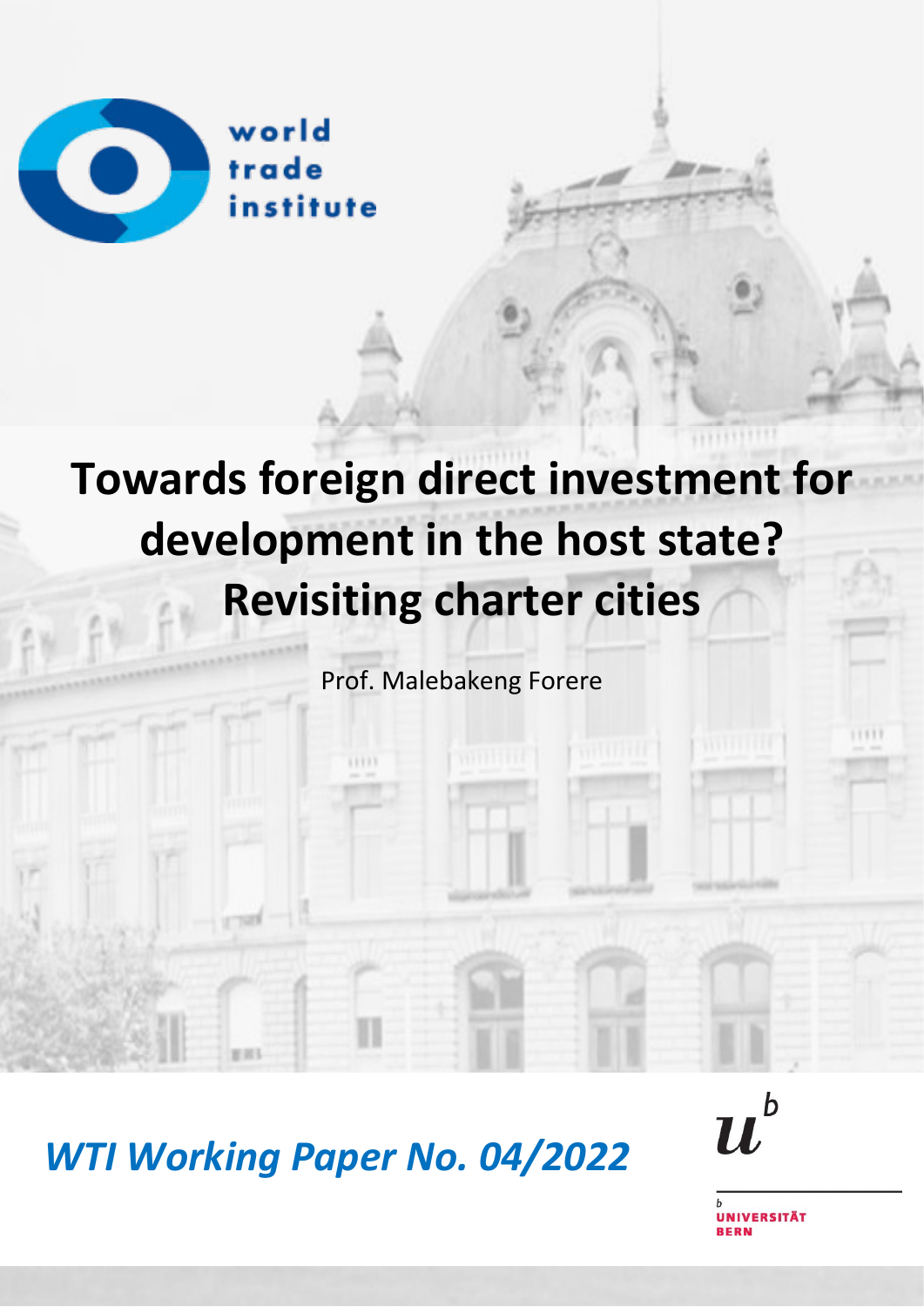## **Towards foreign direct investment for development in the host state?**

## **Revisiting charter cities**

Prof Malebakeng Forere,\* University of the Witwatersrand

## **Introduction**

Foreign direct investment (FDI) is undeniably one of the drivers of economic development in the host state. To this end, while investors seek rent in the host state, the host expects economic growth from FDI, particularly job creation, transfer of skills and technology, foreign currency and industrial development.<sup>[1](#page-1-0)</sup> It is for this reason that states entered into a race in concluding international investment agreements (IIAs) with a view to signal to the investors their openness to FDI while guaranteeing legal certainty that investors need especially in extractive industries. Not only have states concluded IIAs with a view to attract FDI to stimulate economic growth, they also offered incentives such as tax free holidays, promise of cheap labour, visas and others to investors.<sup>[2](#page-1-1)</sup> Important to note is that all countries, irrespective of their economic development, engage is some form of investment promotion because of the importance of FDI in ensuring sustainable economic growth.

Whereas FDI remains concentrated in the developed economies, $3$  there is considerable amount of FDI that trickles into Africa especially in the rich resources-based economies such as Nigeria, Democratic Republic of Congo (DRC) and South Africa.<sup>[4](#page-1-3)</sup> However, the levels of poverty remain unabated, as the top ten countries with highest levels of poverty are African including South Africa.<sup>[5](#page-1-4)</sup> Further, world unemployment rankings list many African countries in the top ten, at double-figure digit as high as 77 per cent for Burkina Faso and many of them

<span id="page-1-0"></span><sup>\*</sup>BA Law; LL.B (Lesotho); LL.M (Essex); PhD (Bern).

<sup>&</sup>lt;sup>1</sup> JE Alvarez, The Public International Law Regime Governing International Investment (Hague Academy of International Law The Hague 2011), 132.

<span id="page-1-1"></span><sup>2</sup> David Lim, 'Fiscal incentives and direct foreign investment in less developed countries,' (1983) *The Journal of Development Studies*, 19(2), 207-212.

<span id="page-1-2"></span> $3$  FDI remains concentrated in the developed world largely because the  $21<sup>st</sup>$  century market economy is driven by high tech products, which are manufactured and consumed in the developed world. Therefore, it makes economic sense that investors would setup in countries where there are skills and purchasing power to consume the products. Developing countries, especially in Africa, are still focusing on commodities and not integrated in the value chain – it is for this reason that FDI remains scarce to these countries.<br>
<sup>4</sup> 'Regional FDI at the glance: Africa,' available at https://unctad.org/system/files/non-

<span id="page-1-3"></span>[https://unctad.org/system/files/non-official](https://unctad.org/system/files/non-official-document/Regional_FDI_at_a_glance_Africa.pdf)document/Regional FDI at a glance Africa.pdf, accessed 15 October 2021.

<span id="page-1-4"></span><sup>&</sup>lt;sup>5</sup> 'Poverty rate by Country 2021,' available at: [https://worldpopulationreview.com/country-rankings/poverty-rate-by-country,](https://worldpopulationreview.com/country-rankings/poverty-rate-by-country) accessed 15 October 2021.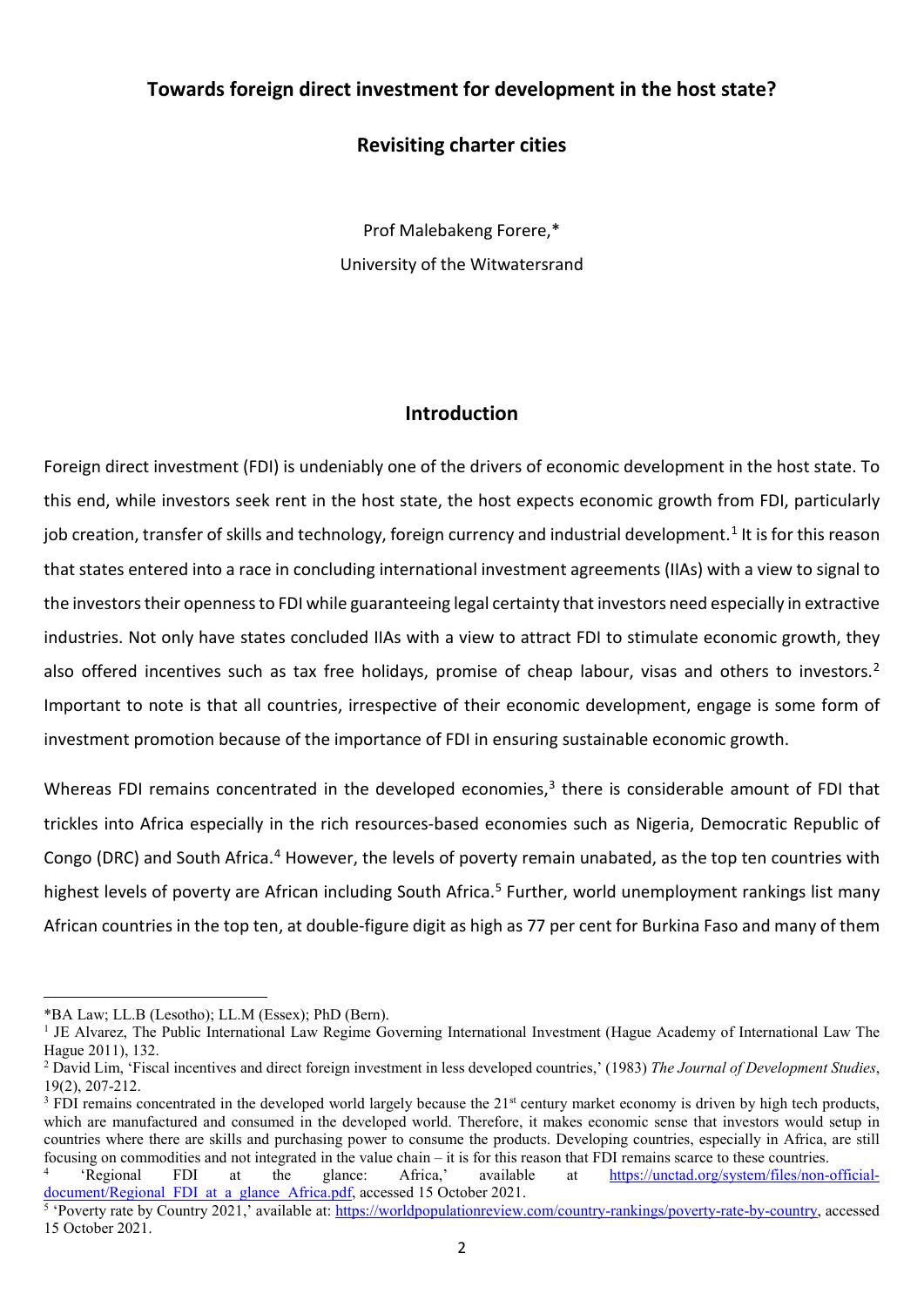around 40 per cent of poverty levels.<sup>[6](#page-2-0)</sup> The amount of FDI that South Africa, Nigeria and DRC attract indicates that transfer of wealth and skills alone is not enough; rather, there must also be political and social institutions that will channel the skills and wealth towards development.<sup>[7](#page-2-1)</sup>

Africa remains largely a crisis continent with poor institutions to ensure adherence to democracy; corruption is bread and butter, crime is debilitating, malnutrition and diseases have become synonym to Africa, while poverty is rampant. <sup>[8](#page-2-2)</sup> Africans who are closer to Europe have embarked on mass illegal migration and perish in the high seas while those that are able to make it to Europe have become a humanitarian crisis because the system is not prepared for them.<sup>[9](#page-2-3)</sup> Others embark on intra-continental migration and flock to countries such as South Africa where there is contestation for opportunities with the locals, which then escalate into xenophobic attacks because the system is not prepared for this kind of migration.<sup>[10](#page-2-4)</sup>

Out of humanity, developed countries provided aid, sometimes with conditions while other times with no conditions, which have mostly done nothing to change the situation.<sup>[11](#page-2-5)</sup> In most cases, projects are abandoned once the funder leaves.<sup>[12](#page-2-6)</sup>

Equally, many African countries developed industrialisation policies to stimulate job creation and economic development. However, the results remain unnoticeable because of many problems, which include the following: corruption; new jobs not proportionate to job-seeking population in the industrialising location; residents not having skills required in the job market; and, firms located too far away from home for some workers.

As some have indicated, we have options of expanding the current cities or creating new ones to respond to challenges of economic development.<sup>[13](#page-2-7)</sup> However, expanding existing cities is problematic structurally and otherwise. To this end, most cities start to decline due to over-population, as it is the case of the Johannesburg

<span id="page-2-0"></span><sup>&</sup>lt;sup>6</sup> 'Unemployment by Country,' available at[: https://worldpopulationreview.com/country-rankings/unemployment-by-country,](https://worldpopulationreview.com/country-rankings/unemployment-by-country) accessed 15 October 2021.

<span id="page-2-1"></span><sup>7</sup> Rahul Sagar, 'Are Charter Cities Legitimate?' 2016 *Journal of Political Philosophy* 24(4), 509-529, 509.

<span id="page-2-2"></span><sup>8</sup> Robert Guest, *The Shackled Continent* (Pan Publishing, 2015); Paul Collier, *The Bottom Billion* (Oxford University Press, 2008); Chika Onyeani, *The Capitalist Niger: The Road To Success – A Spider Web Doctrine*, (Jonathan Ball Publishers, 2012).

<span id="page-2-3"></span><sup>9</sup> James Hampshire, 'Europe's Migration Crisis,' 2015 *Political Insight* 8-11; Jeanne Park, 'Europe's Migration Crisis,' available at: [https://scholar.google.co.za/scholar\\_url?url=https://www.pravo.unizg.hr/\\_download/repository/semiunar\\_migrants.docx&hl=en&sa=](https://scholar.google.co.za/scholar_url?url=https://www.pravo.unizg.hr/_download/repository/semiunar_migrants.docx&hl=en&sa=X&ei=HKKCYa2BCrGUy9YPq6mjyA0&scisig=AAGBfm1_jWw0ctZytoYU7yLZGuYBLS8GAg&oi=scholarr) [X&ei=HKKCYa2BCrGUy9YPq6mjyA0&scisig=AAGBfm1\\_jWw0ctZytoYU7yLZGuYBLS8GAg&oi=scholarr,](https://scholar.google.co.za/scholar_url?url=https://www.pravo.unizg.hr/_download/repository/semiunar_migrants.docx&hl=en&sa=X&ei=HKKCYa2BCrGUy9YPq6mjyA0&scisig=AAGBfm1_jWw0ctZytoYU7yLZGuYBLS8GAg&oi=scholarr) accessed 17 October 2021.

<span id="page-2-4"></span><sup>&</sup>lt;sup>10</sup> Godfrey Mulaudzi, [Lizette Lancaster](https://issafrica.org/author/lizette-lancaster) and [Gabriel Hertis,](https://issafrica.org/author/gabriel-hertis) 'Busting South Africa's xenophobic myths starts at grassroots' Institute for Security Studies, 12 April 2021, available at: https://issafrica.org/iss-today/busting-south-africas-xenophobic-myths-starts-at-grassroots <sup>11</sup> N. Hermes & R. Lensink 'Changing the Conditions for Development Aid: A New Paradigm? (2001) *Journal of Development Studies*, 37(6), 1-16; M. McGillvray & O. Morrissey, 'Aid Illusion and Public Sector Behaviour' (2001) *Journal of Development Studies*, 37(6),

<span id="page-2-5"></span><sup>118-136</sup>

<span id="page-2-6"></span><sup>&</sup>lt;sup>12</sup> Chima Okereke, 'Causes of failure and abandonment of projects and project deliverables in Africa,' (2017) *PM World Journal* 6(1), 1-16.

<span id="page-2-7"></span><sup>13</sup> Matt Coetzee, 'Charter Cities: What if we could start from scratch?' 2017 *Construction Research and Innovation* 8(4): 117-120, 118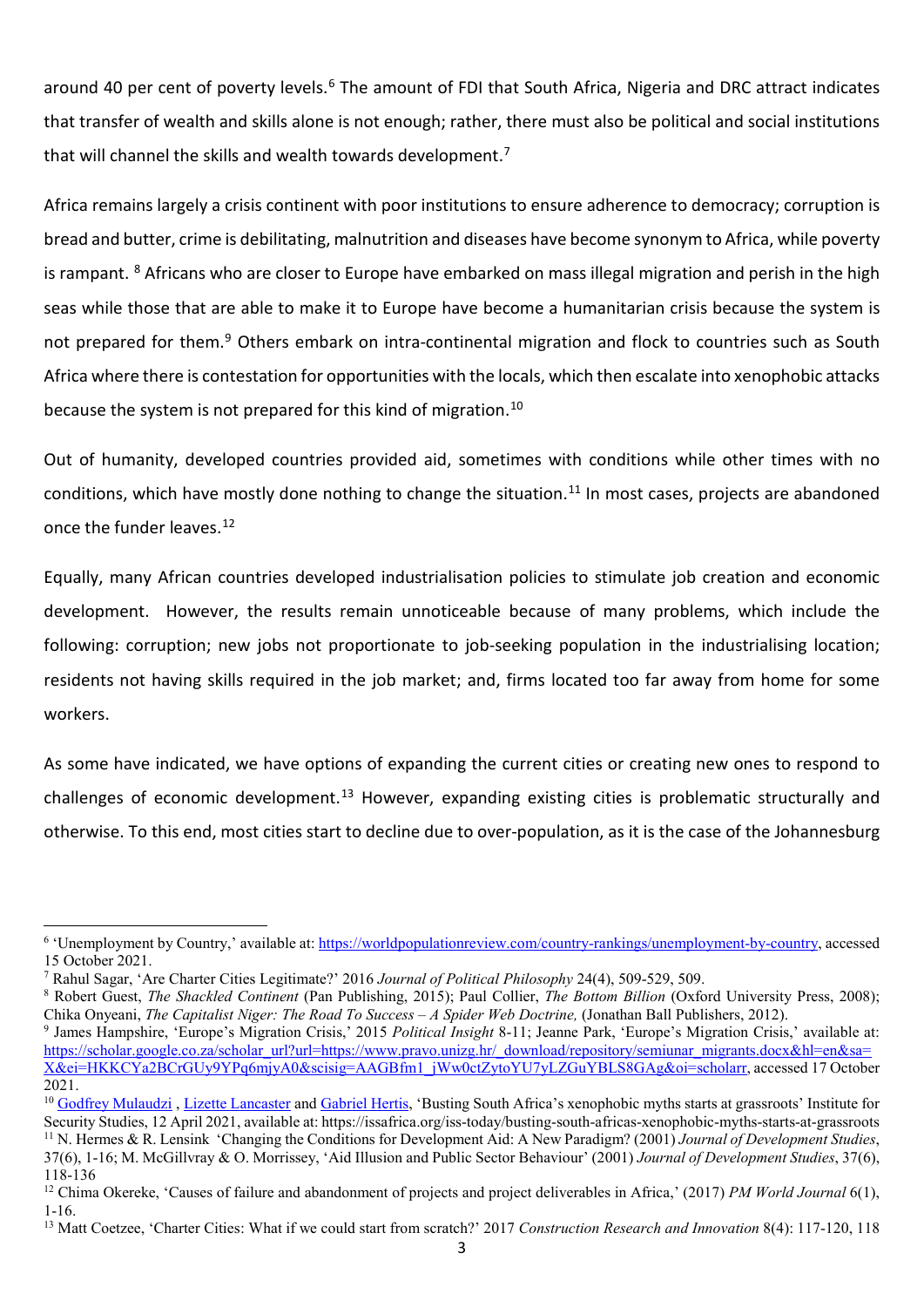city centre, which saw dramatic decline from the 1980s and investors losing value of their existing properties.<sup>[14](#page-3-0)</sup> It becomes a vicious cycle of decline and poverty because businesses are located in the cities, and when the city declines, not only do the existing investors lose value of their investment while residents lose jobs as businesses close but it also deters new investors from investing in the run-down cities. Therefore, 'starting from scratch' through charter cities has been canvassed as an alternative.<sup>[15](#page-3-1)</sup>

In summary, the notion of charter city, as conceptualised by Paul Romer,  $16$  is about developing new cities with new laws and institutions conducive for economic development. Under this concept, a willing developing country offers an uninhabitant land within its borders for the creation of a new city, which should be large enough for a city to thrive. It then adopts a broad legal framework – a charter or constitutive act – that creates the city, spelling out basic rights of the residents and responsibilities of the city government but then imports functional rules from a developed country/countries being guarantor(s), and the latter ensure(s) enforcement of these rules. The rules, which include institutions, are attractive to business and serve as incentive for the investors to set up industry in this new city. The city is autonomous from the host although it functions within a broad founding framework as adopted by the host. The inhabitants (residents and investors) have freedom of entry and exit. There is a source, being a country that provides people to populate the city.<sup>17</sup> Once experienced and successful, there will be a domino effect of many new cities that are in a very good economic position thereby leading to overall development of the host country. Because of the difficulties in getting consensus to effect change at the national level, charter cities become a vehicle through which change can be effected at small scales until it becomes nation-wide.<sup>18</sup>

Against the above background, this paper, while endorsing charter cities, seeks to address some of the challenges towards effective implementation of charter cities for African countries.

<span id="page-3-0"></span><sup>14</sup> Lael Bethlehem, 'A new dynamic – urban regeneration in the Joburg CBD,' 2013 *The Journal of the Helen Suzman Foundation* 69, 17-24.

<span id="page-3-1"></span><sup>&</sup>lt;sup>15</sup>Paul Romer, Technologies, Rules, and Progress: The Case for Charter Cities (Center for Global Development Essay, 2010), available at: file:///C:/Users/A0042183/Downloads/Document11242010360.9436609%20(1).pdf, accessed 19 October 2021; Matt Coetzee, 'Charter Cities: What if we could start from scratch?' 2017 *Construction Research and Innovation* 8(4): 117-120*.* 

<span id="page-3-2"></span><sup>&</sup>lt;sup>16</sup> Paul Romer, Technologies, Rules, and Progress: The Case for Charter Cities (Center for Global Development Essay, 2010), available at: file:///C:/Users/A0042183/Downloads/Document11242010360.9436609%20(1).pdf, accessed 15 October 2021.

<span id="page-3-3"></span><sup>&</sup>lt;sup>17</sup> Paul Romer, Technologies, Rules, and Progress: The Case for Charter Cities (Center for Global Development Essay, 2010), available at: file:///C:/Users/A0042183/Downloads/Document11242010360.9436609%20(1).pdf, accessed 15 October 2021; Brandon Fuller and Paul Romer, Success and the city: How charter cities could transform the developing world, (Macdon

<span id="page-3-4"></span><sup>&</sup>lt;sup>18</sup> Kee-Cheok Cheong, 'Charter Cities: An idea whose time has come or should have gone?' 2010 Malaysian Journal of Economic 47(2): 165-168.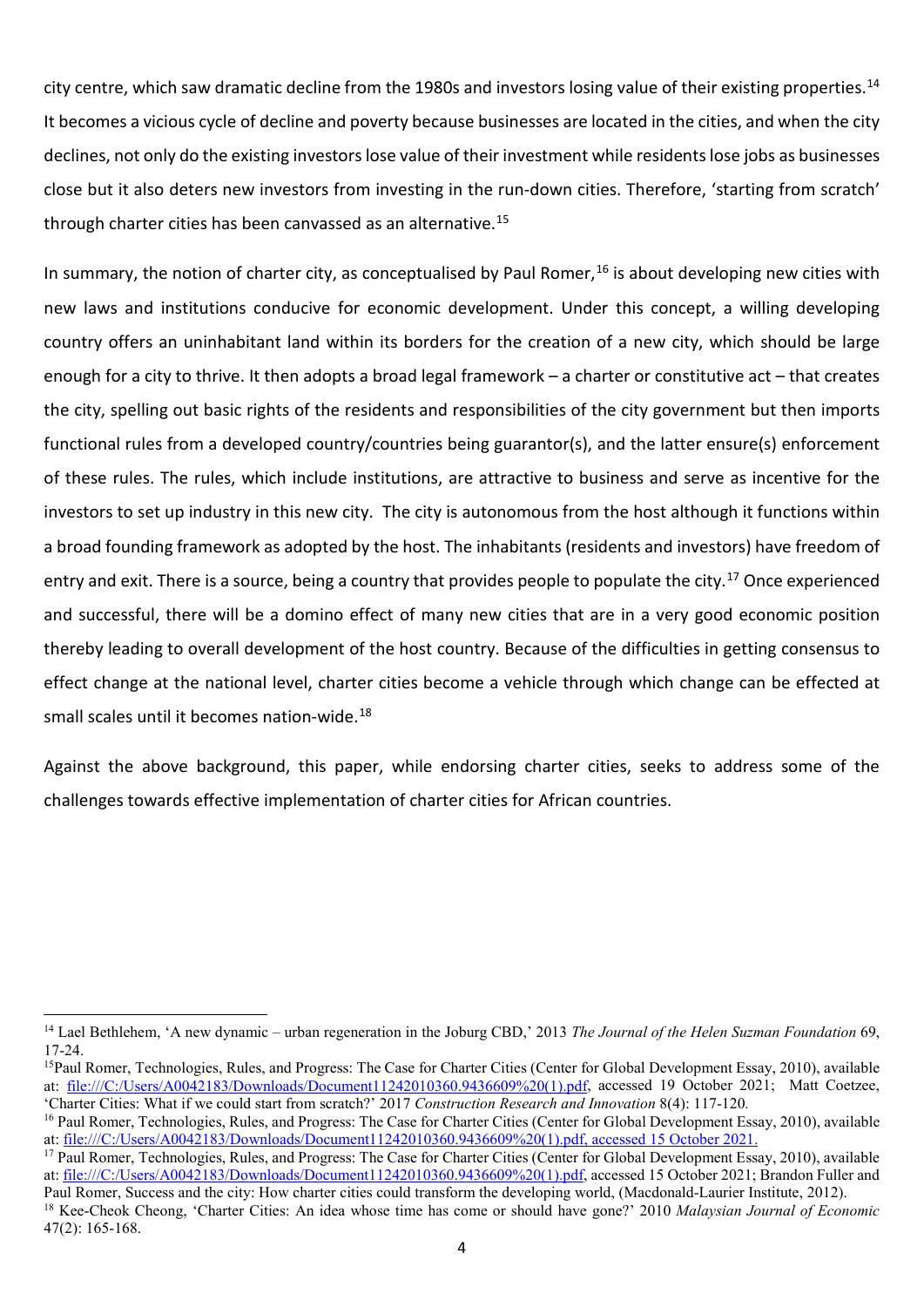## **Addressing conceptual problems for charter cities**

### *Free uses of uninhabited land with proximity to sea*

One of the salient features of charter cities is that they must be developed on an uninhabited land, probably outside the main cities and closer to sea for international trade. It may be hard to find uninhabited land where the city can be developed although not impossible. There is a proposal to relocate the inhabitants from an area that is earmarked for developing the charter city.<sup>[19](#page-4-0)</sup> While relocations have been carried out in other countries for economic growth, the challenge with developing countries is that relocations are not carried out in dignity of those who are being relocated. Thus, relocated people find themselves in precarious conditions as it happened in the Kingdom of Lesotho where residents of the areas surrounding one of the Lesotho Water Highlands Projects (Mohale Dam) were relocated to the capital city, Maseru. The relocated left behind their ways of livelihood – subsistence farming, and they were cramped in small plots where one could not have even one line of vegetables, thereby introducing poverty that was foreign to them.<sup>[20](#page-4-1)</sup> In some countries in Africa. relocations for investment projects have been carried out through threats of violence and even massacres.<sup>[21](#page-4-2)</sup> Therefore, the language of relocations for charter cities brings horror in our minds and foreshadows any economic development that a charter city can bring. If at all, relocations must be done with dignity, taking into account cultural, socio-economic practices and the needs of the communities that are subject to relocations.

As indicated above, there is no doubt that charter cities can be an answer to African poverty and underdevelopment crisis; therefore, limiting the development of charter cities to proximity to sea for international trade would mean that only coastal countries would benefit from this model of economic development. Given that many African countries, as are many other countries in other continents, are landlocked, countries should rather adopt a radical mechanism for direct access to the sea beyond just the right of passage and transit as contained in The Convention on Transit Trade of Land-locked States or other instruments such as WTO Trade Facilitation Agreement.<sup>[22](#page-4-3)</sup> The corridor proposed here briefly entails designating physical space for a landlocked state to construct its rail or road passage to the sea, which does not require clearance at the border of the coastal state. The prevalence of non-tariff barriers in Africa indicates that despite

<span id="page-4-0"></span><sup>19</sup> Voxi Heinrich Amavilah, 'Romer's Charter City v Colonization, Imperialism and Colonialism: A General Characterization,' (2011) *Resource and Engineering Economics Publications Services*, available at [https://mpra.ub.uni](https://mpra.ub.uni-muenchen.de/29974/1/MPRA_paper_29974.pdf)[muenchen.de/29974/1/MPRA\\_paper\\_29974.pdf,](https://mpra.ub.uni-muenchen.de/29974/1/MPRA_paper_29974.pdf) accessed 17 October 2021.

<span id="page-4-1"></span><sup>&</sup>lt;sup>20</sup> Motlatsi Thabane, 'Shifts from Old to New Social and Ecological Environments in the Lesotho Highlands Water Scheme; Relocating Residents of the Mohale Dam Area,' 2000 *Journal of Southern African Studies* 26(4): 633-654; Lenka Thamae, 'The Irony of Development: communities impacted by the Lesotho Highlands water Project,' available at: [https://www.protimos.org/uploads/6/6/2/1/6621888/the\\_irony\\_of\\_development\\_l\\_thamae.pdf,](https://www.protimos.org/uploads/6/6/2/1/6621888/the_irony_of_development_l_thamae.pdf) accessed 18 October 2021.

<span id="page-4-2"></span><sup>&</sup>lt;sup>21</sup> 'Tendele's coal mine leaves local communities without water. It was denounced by the South African Human Rights Commission, WoMin, The Women's Water Assembly, for its human rights and environmental violations. Murder of local environmental activist,' available at: https://ejatlas.org/conflict/tendele-coal-mine-somkhele-kwazulu-natal

<span id="page-4-3"></span><sup>&</sup>lt;sup>22</sup> Ernesta Swanepoel, 'The Law of the Sea and Landlocked States,' Policy Briefing 205 (2020), available at: [https://media.africaportal.org/documents/Policy-Briefing-205-swanepoel\\_1.pdf,](https://media.africaportal.org/documents/Policy-Briefing-205-swanepoel_1.pdf) accessed 20 October 2021.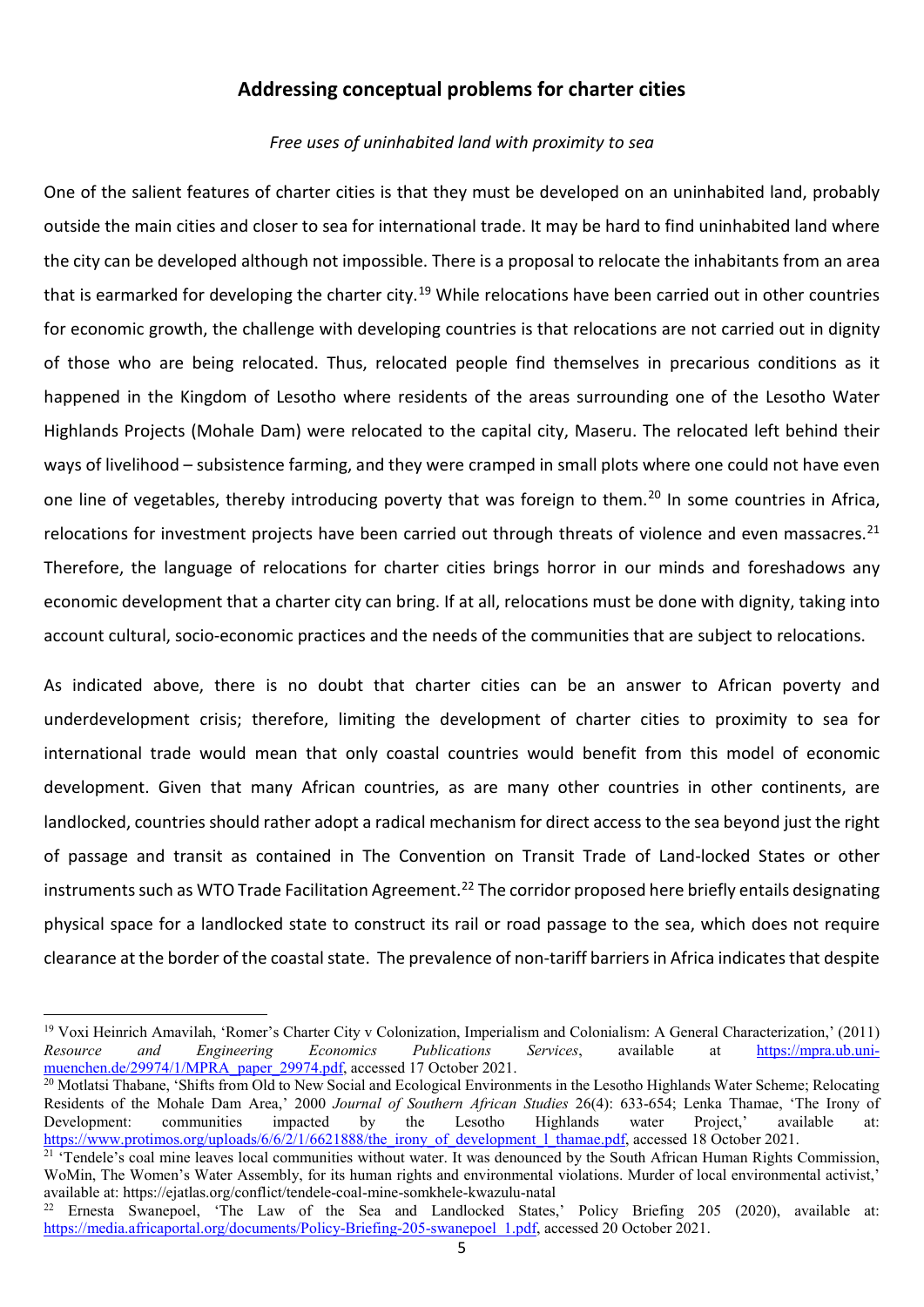the rights of land-locked countries, countries still face difficulties at the borders and this hinder flow of international trade.

Proponents of charter cities do not envisage investors to pay compensation to the host country for the use of the required uninhabited land. Indeed, there was no royalty or any form of rental fee for the use of large tracks of land that Madagascar had planned on leasing to Daewoo in pursuance of botched 'farming charter city'.<sup>23</sup> It is important to note that whereas the host desperately needs a vehicle for economic development, investors too are not running charity or providing aid to the developing country host; they are there for profit. Therefore, it is imperative for investors to pay for the use of land while enjoying the benefits of good rules and institutions. Otherwise, using resources freely may be seen as continuation of colonial tendencies where colonial masters exploited African resources without just compensation. Given shortages of agricultural land in many parts of the world,<sup>[24](#page-5-1)</sup> if charters cities can be developed with free exploitation of Africa's precious resource – land, there can be influx of farming charter cities, which are not geared for economic development of the host but for agricultural export for purposes of food security at home instead of commercial export.<sup>[25](#page-5-2)</sup> The only benefit that residents will gain would be low wages from the farms, with no potential for growth.

#### *Governance*

The most important aspect of charter cities is that they are autonomous or at least semi-autonomous from the host that created them although they do not have a status of a state. They are of course connected to the host to the extent that the former must act within the bounds of the constitutive act or charter that they are founded on. The city's undertakings cannot be subject to the authority of the host.<sup>[26](#page-5-3)</sup> The residents enjoy basic civil rights such as equality before the law; however, political rights would be at bay from the city. This is because the city's governance is not derived from the ballot but from skills.

From the foregoing, charter cities are therefore criticised for being undemocratic. Specifically, the criticism is that charter cities entrench neo-liberal colonial ideas and Washington consensus where working class in poor countries are not seen as worthy to govern themselves and that the working class is subjected to the capital. $^{27}$  $^{27}$  $^{27}$ In response to this criticism, one needs to recall that the reason developing countries are in this dire state of

<span id="page-5-0"></span><sup>&</sup>lt;sup>23</sup> Song Jung-a, Christian Oliver, and Tom Burgis, 'Daewoo to cultivate Madagascar land for free,' Financial Times (19 November 2008) available at: [https://www.ft.com/content/6e894c6a-b65c-11dd-89dd-0000779fd18c,](https://www.ft.com/content/6e894c6a-b65c-11dd-89dd-0000779fd18c) accessed 23 October 2021.<br><sup>24</sup> Ernest Arveetev and Zenia Lewis, 'African Land Grabbing: Whose Interests Are Served?' (2010)

<span id="page-5-1"></span><sup>&#</sup>x27;African Land Grabbing: Whose Interests Are Served?' (2010), available at: [https://www.brookings.edu/articles/african-land-grabbing-whose-interests-are-served/,](https://www.brookings.edu/articles/african-land-grabbing-whose-interests-are-served/) accessed 22 October 2021.

<span id="page-5-2"></span><sup>&</sup>lt;sup>25</sup> Lorenzo Cotula, Sonja Vermeulen, Rebeca Leonard and James Keeley, 'Land grab or development opportunity? Agricultural investment and international land deals in Africa,' (2009), available at: [https://www.fao.org/3/ak241e/ak241e.pdf,](https://www.fao.org/3/ak241e/ak241e.pdf) accessed 28 October 2021.

<span id="page-5-3"></span><sup>&</sup>lt;sup>26</sup> Rahul Sagar, 'Are Charter Cities Legitimate?' 2016 Journal of Political Philosophy 24(4), 509-529, 513.

<span id="page-5-4"></span><sup>27</sup> Rahul Sagar, 'Are Charter Cities Legitimate?' 2016 Journal of Political Philosophy 24(4), 509-529, 514.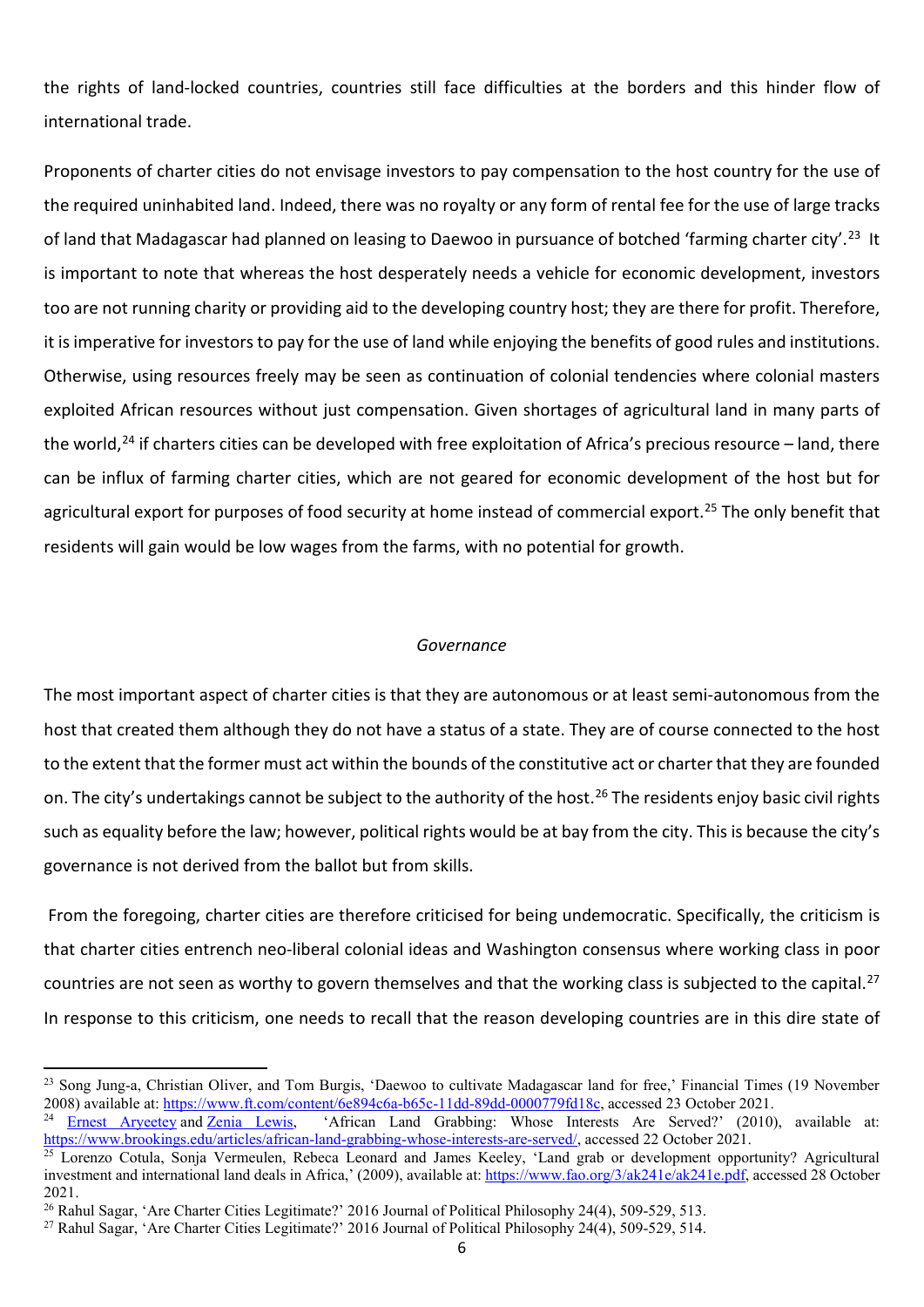poverty and underdevelopment is as a result of poor governance, archaic rules that are not supportive of business, and politics of self-interest. There is established literature that multi-party democracy might actually be a source of problems for African countries.<sup>[28](#page-6-0)</sup>

…Africa is not ready for democracy. Africans neither want it nor understand it. What Africa really needs is food, stability, and development. Democracy is just another fad – another Western imposition. Little has changed in Africa: the dictators are still in place, and corruption and human rights abuse are the norm. Democracy only leads to tribalism and war; it hinders economic development. Africa is still too poor and illiterate for democracy...All the foreign aid to Africa only makes the situation worse.<sup>[29](#page-6-1)</sup>

With the above quotation in mind, getting a system where popular democracy is eliminated and only those that can run the city based on efficacy and efficiency for an overall goal of human development is an ideal goal. In South Africa, there is a report that municipalities and indeed government are run by officials with no skills hence service delivery protests across the country,  $30$  and this happens across many countries in Africa. Officials are given jobs based on their political affiliation rather than skills, and this is a norm in Africa. Once the city has reached a particular stage of economic development, attained practices and culture that advances growth and development, and abandoned the old bad African ways, it can move to democracy. In fact, through charter cities, African countries can get a chance to start afresh and experiment with different forms of governance as other countries have – no country woke up into democracy, it has been a long journey into democracy yet African countries moved from colonialism to democracy and the results have been utter failure. In fact, democracy is not a panacea – legitimacy of regimes must be judged on their decency and aspiration to attain human development.<sup>[31](#page-6-3)</sup>

In democracy, residents express their dissatisfaction by voting the current regime out. In charter cities, Romer advances that unsatisfied residents can always revolt against the city by exiting the city. The challenges of voting with feet have been addressed elsewhere by other scholars;<sup>[32](#page-6-4)</sup> I propose herein that the cities' residents can express their dissatisfaction through courts in which they would be challenging non-adherence to the agreed goals (social pact) between the governor of the city and the residents. This would ensure that only legitimate

<span id="page-6-0"></span><sup>&</sup>lt;sup>28</sup> Ezeanyika S.Ezeanyika, 'Can Western Democracy Models be institutionalized in Africa? Reviewing Contemporary Problems and Prospects' 2011 *Ufahamu: A Journal of African* Studies, 36(2): 1-22; Maxwell Owusu, 'Democracy and Africa -- A View from the Village,' 1992 *The Journal of Modern African Studies* 30(3); 369-396, 380;

<span id="page-6-1"></span><sup>&</sup>lt;sup>29</sup> Ezeanyika S Ezeanyika, 'Can Western Democracy Models be institutionalized in Africa? Reviewing Contemporary Problems and Prospects' 2011 *Ufahamu: A Journal of African* Studies, 36(2): 1-22, 13, quoting David L Peterson, 'Debunking Ten Myths about Democracy in Africa' 1994 *Washington Quarterly* 17(3): 129-141.

<span id="page-6-2"></span><sup>30 &#</sup>x27;Almost half of South Africa's senior municipal officials don't meet minimum competency levels' BusinessTech (12 April 2021), available at: [https://businesstech.co.za/news/government/483989/almost-half-of-south-africas-senior-municipal-officials-dont-meet](https://businesstech.co.za/news/government/483989/almost-half-of-south-africas-senior-municipal-officials-dont-meet-minimum-competency-levels/)[minimum-competency-levels/,](https://businesstech.co.za/news/government/483989/almost-half-of-south-africas-senior-municipal-officials-dont-meet-minimum-competency-levels/) accessed 25 October 2021.

<span id="page-6-3"></span><sup>31</sup> John Rawls, The Law of Peoples (Massachusetts: Harvard University Press, 2001) 85.

<span id="page-6-4"></span><sup>32</sup> Rahul Sagar, 'Are Charter Cities Legitimate?' 2016 Journal of Political Philosophy 24(4), 509-529, 514.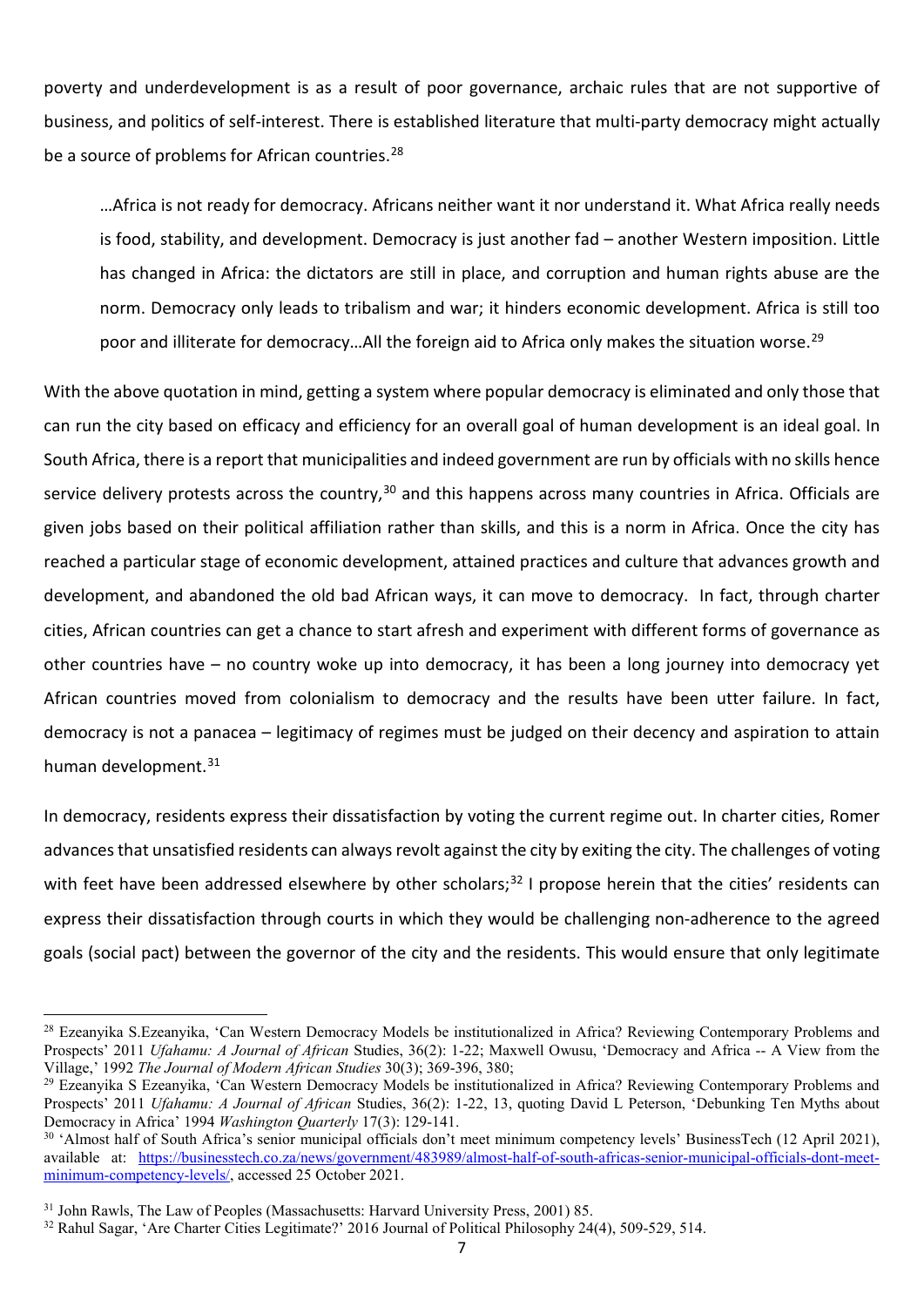goals are litigated rather than allowing populism and politics of special interest that have destroyed economies, and stifled much needed reforms.<sup>[33](#page-7-0)</sup>

One of the salient features of governance of charter cities is that a guarantor enforces the rules. Specifically, the status of guarantor is canvassed as being a developed country while the hosts are developing countries. The idea that guarantors can only be developed nations is flawed, and it ignores the fact that some developing countries can enforce the rules better than developed countries. In fact, for charter cities to gain legitimacy, and avoid criticisms of imperialism or supremacism, it has to be conceptually clear from the outset that charter cities are not only meant for developing countries although developing countries will mainly be the net beneficiaries given their levels of poverty and underdevelopment; however, developed nations can as well create charter citizens.[34](#page-7-1) Therefore, hosts can also be developed countries because some developed nations have so much uneven economic development that they actually need charter cities to uplift the quality of life of their citizens in the neglected areas. As an example, COVID-19 exposed the US's troubles of poverty among some communities so much than the US should consider charter cities as well.<sup>[35](#page-7-2)</sup> Regarding guarantors, it is argued herein that only countries that are stable, economically progressive and politically neutral at the international level can be guarantors. Thus, there can be a list, compiled by any of the Bretton Woods institutions, of stable and neutral countries as guarantors, and those can include countries such as Switzerland, Scandinavian countries, Canada, Australia, New Zealand, Botswana, Mauritius.<sup>[36](#page-7-3)</sup> These are the countries, which command some high degree of respect among their peers given their neutrality, and their refrain from exercising their hegemony onto others.

The common criticism that charter cities are akin to colonization, imperialism and colonialism has been succinctly addressed elsewhere, $37$  and will not be addressed here.

<span id="page-7-0"></span><sup>33</sup> Christopher Freiman, 'Cosmopolitanism within borders: On behalf of charter cities' (2013) Journal of Applied Philosophy 30(1), 40- 54, 41.

<span id="page-7-2"></span><span id="page-7-1"></span><sup>&</sup>lt;sup>34</sup> Matt Coetzee. 'Charter Cities: What if we could start from scratch?' 2017 Construction Research and Innovation 8(4): 117-120, 117. <sup>35</sup>Brea L. Perrya, Brian Aronsona and Bernice A. Pescosolido, ' Pandemic precarity: COVID-19 is exposing and exacerbating inequalities in the American heartland' (2020) Proceedings of the National Academy of Sciences and of the United States of America, available at: [https://www.pnas.org/content/118/8/e2020685118,](https://www.pnas.org/content/118/8/e2020685118) accessed 2 November 2021.

<span id="page-7-3"></span><sup>&</sup>lt;sup>36</sup> In fact, had the charter city in Madagascar gone forward, Mauritius was going to be a guarantor administering export-processing zone, Kee-Cheok Cheong, 'Charter Cities: An idea whose time has come or should have gone?' 2010 *Malaysian Journal of Economic* 47(2): 165-168, 167.

<span id="page-7-4"></span><sup>&</sup>lt;sup>37</sup> Voxi Heinrich Amavilah, 'Romer's Charter City v Colonization, Imperialism and Colonialism: A General Characterization,' (2011) Resource and Engineering Economics Publications Services, available at [https://mpra.ub.uni](https://mpra.ub.uni-muenchen.de/29974/1/MPRA_paper_29974.pdf)[muenchen.de/29974/1/MPRA\\_paper\\_29974.pdf,](https://mpra.ub.uni-muenchen.de/29974/1/MPRA_paper_29974.pdf) accessed 15 October 2021.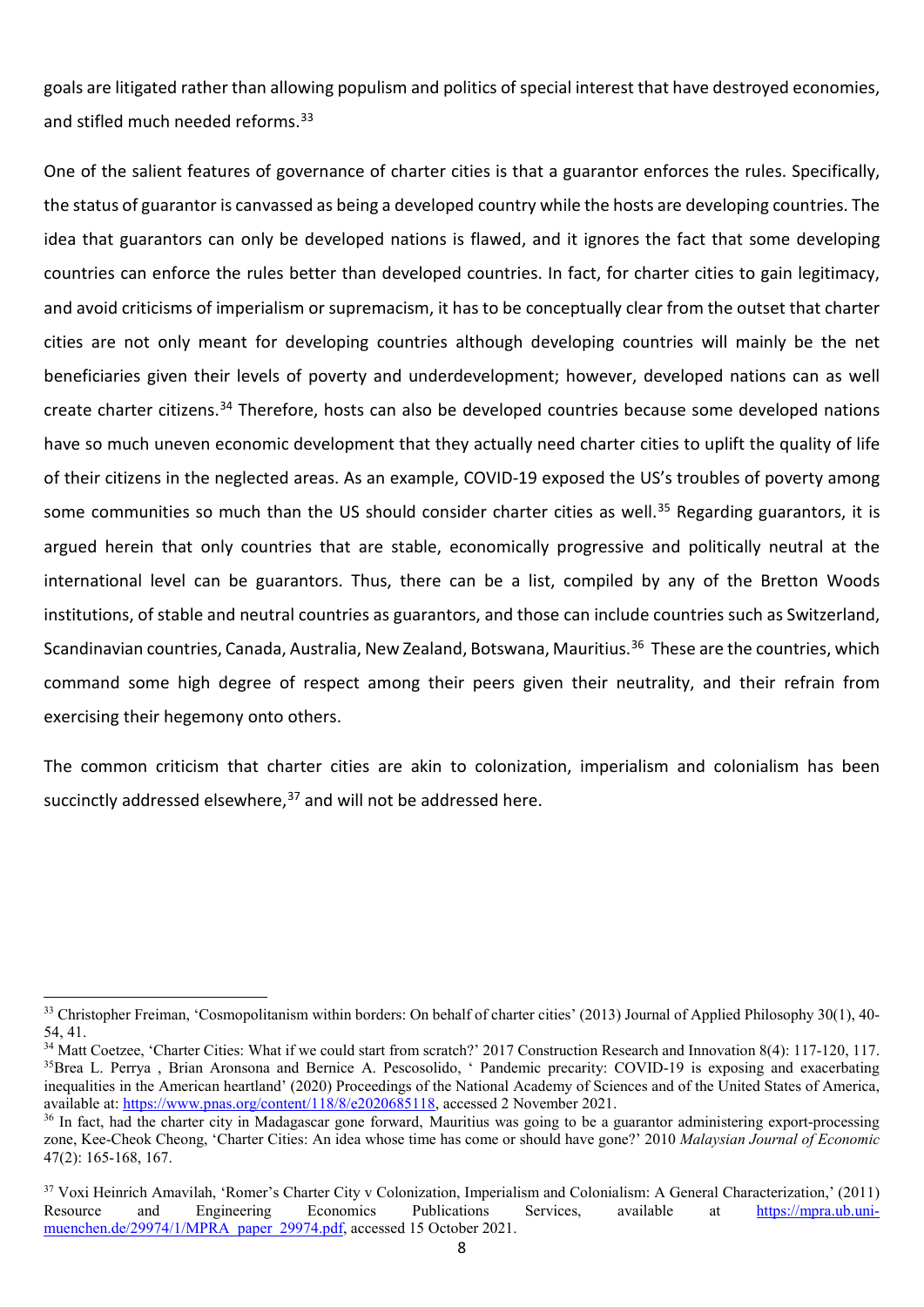#### *Exploitation*

One of the main arguments against charter cities is exploitation of residents through dehumanising wages. Romer and Fuller envisage that in the immediate term, wages may not be huge as many jobs would be industrial.<sup>38</sup> Of course, charter cities will start off with low wages,<sup>[39](#page-8-1)</sup> which is an incentive for the investor to consider setting up industry in the charter city. In fact, this is what developing countries use in their campaign to lure foreign investors – they talk of low or competitive wages. Low wages do not necessarily mean exploitation – it's all about the type of jobs and skills that are usually available in any given country in its development journey. This is the reason developing countries develop industrialisation policies – they aim at massive employment for unskilled citizens/residents. As this industry grows coupled with low political risk, other light industries can move into the city, and this will have domino effect on all other industries and wages will become high.[40](#page-8-2) It is not long ago when American and European firms flocked to China for low wages yet today, there is exodus of firms exiting China because wages have become high – of course many still remain.<sup>[41](#page-8-3)</sup>

#### *Migration*

Another key feature of Romer's charter cities is free movement of people, in which everyone who chooses to reside in the charter city can do so or exit whenever they want to. This is problematic to the extent that it opens up migration to everyone to the city, and it therefore cannot serve the purpose of the city, which is to uplift the residents of the host gradually until economic reforms are extended to the whole country. The proposal I make here is that residency should be open to the nationals of the host unless foreigners have skills that are in short supply in the city. Even nationals of the host should not just relocate to the new city without a job; residency must be contingent on the jobs otherwise jobless and homeless people can soon slum the new city thereby making it no different from the existing cities. These limitations to residency are not draconian; in fact, they are applicable in any polity that wants to avoid migration that will not enhance the country.

l

<span id="page-8-0"></span><sup>&</sup>lt;sup>38</sup> Brandon Fuller and Paul Romer, Success and the city: How charter cities could transform the developing world, (Macdonald-Laurier Institute, 2012).

<span id="page-8-1"></span><sup>39</sup> Christopher Freiman, 'Cosmopolitanism within borders: On behalf of charter cities' (2013*) Journal of Applied Philosophy* 30(1), 40- 54, 48.

<span id="page-8-2"></span><sup>40</sup> [Michael Castle-Miller,](https://papers.ssrn.com/sol3/cf_dev/AbsByAuth.cfm?per_id=2262076) The Governance Market: A New Vision for Paul Romer's Charter Cities Concept,' at 4, available at: [https://papers.ssrn.com/sol3/papers.cfm?abstract\\_id=2458669,](https://papers.ssrn.com/sol3/papers.cfm?abstract_id=2458669) accessed 7 November 2021.

<span id="page-8-3"></span><sup>41</sup> Prince Ghosh, 'The Exodus Of Chinese Manufacturing: Shutting Down 'The World's Factory' Forbes (18 September 2020), available at: [https://www.forbes.com/sites/princeghosh/2020/09/18/the-exodus-of-chinese-manufacturing-shutting-down-the-worlds](https://www.forbes.com/sites/princeghosh/2020/09/18/the-exodus-of-chinese-manufacturing-shutting-down-the-worlds-factory/?sh=73ebdb44c2f2)[factory/?sh=73ebdb44c2f2,](https://www.forbes.com/sites/princeghosh/2020/09/18/the-exodus-of-chinese-manufacturing-shutting-down-the-worlds-factory/?sh=73ebdb44c2f2) accessed 7 November 2021.